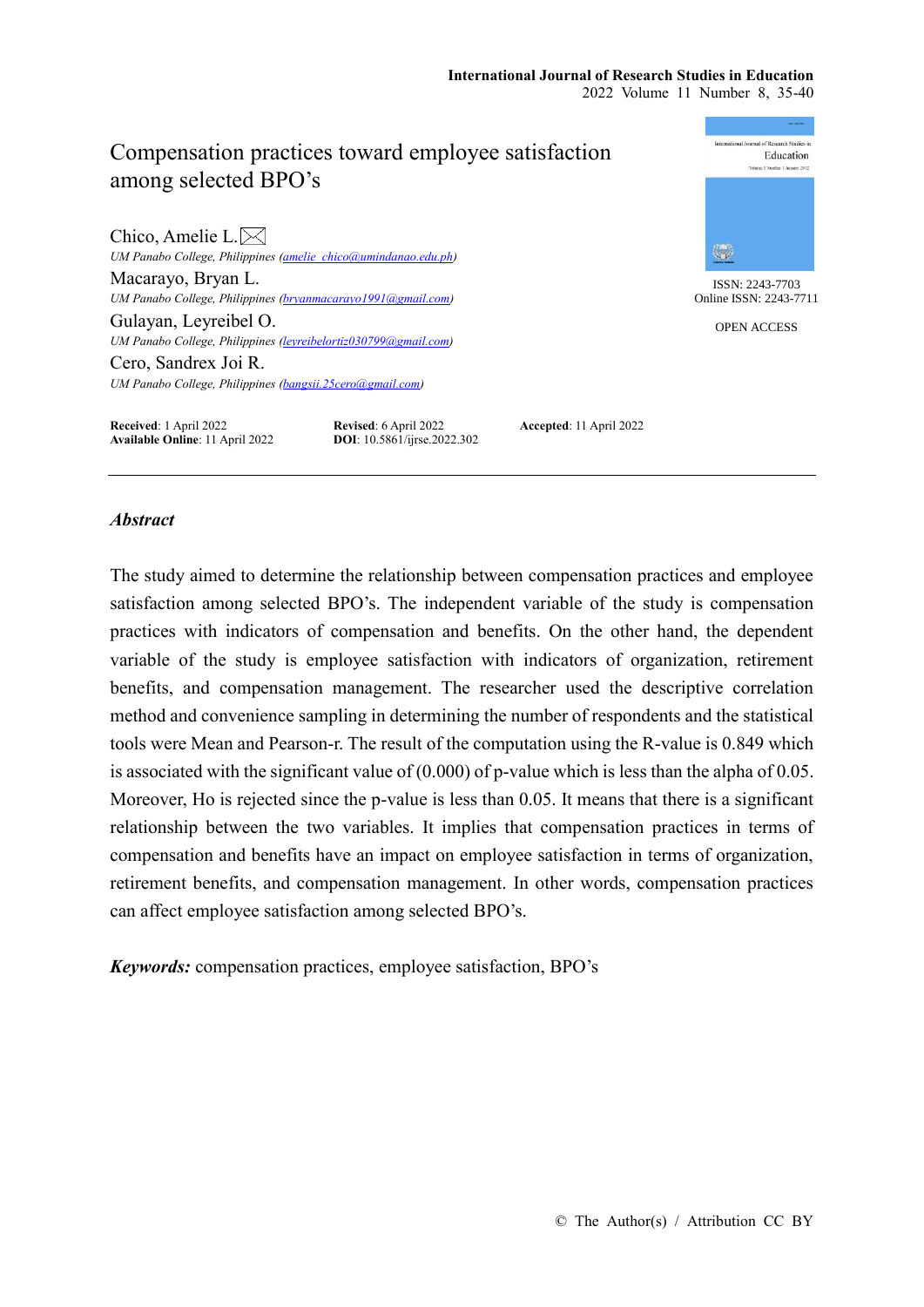## **Compensation practices toward employee satisfaction among selected BPO's**

#### **1. Introduction**

Employee satisfaction is one of the key factors that caught the attention of the organization's managers as well as academics. Different studies have been carried out to figure out the variables that decide employee satisfaction and how it affects corporate compensation. Employee satisfaction is the mental feeling of favourability a person has towards his work. Satisfaction plays a vital role since most people spend a large part of their lives in their places of work. In addition, employee satisfaction also affects the employees' general life, because a satisfied employee is a contented and happy human being. Some organizations in Nigeria have been unable to draw in qualified and productive employees due to low degrees of employee satisfaction. The organization has difficulties in elevating employee satisfaction because of very high competitive management factors to attain organizational effectiveness, positive behavior, and employee productivity. Performance and retention in an organization are affected if the organization has a low level of employee satisfaction (Bustamam et al., 2014).

In the Philippines, the employment satisfaction index dropped from 5.25 in 2016 to its current rating of 4.97 on a 10-point scale. Employee satisfaction index, the main factors associated with employee unhappiness are lack of professional growth and training incentives, as well as the management style of the leadership team of an organization. When respondents were asked what would make them happy over the next six months, 33 percent said a wage raise would help, but 23 percent decided to leave to find a new career (JobStreet.com, 2017). Comparably, most of the BPO's encountered problems regarding employee satisfaction. As per interview with the BPO employee, happiness is hard to attain due to the compensation program in the company. It was also manifested that the BPO employee wants to find a new BPO company that can provide better compensation that could satisfy his needs. For that reason, the researchers would like to research compensation practices and employee satisfaction among selected BPO's.

## **2. Method**

*Research Design -* The researchers used the descriptive-correlation method (Manisha & Archana, 2015). This study used the descriptive method was designed to describe the level of the two variables and the correlation method because it represented the relationship between compensation practices and employee satisfaction among selected BPO's. The correlational research design can collect data on two or more variables, test dependability, and determine how large a sample size is required.

*Research Subject* – The respondents of this study were the selected employees among the selected BPO's in Panabo City and Davao City. There are only 3 BPO's establishments who responded to our request. The researchers used convenient sampling technique because there was some (management) BPO's that would not accommodate research-related activities. There were 40 employees who responded the said endeavor.

*Research Instrument –* The researchers adapted the questionnaire of Nawab and Bhatti's (2011)**. T**he instrument was used in determining the respondent's response in the independent variable and the dependent variable was the standardized questionnaire. The standardized survey questionnaire consists of three parts, namely: part one which pertains to the profile of respondents, part two relates to the independent variable (compensation practices) and part three that refers to the dependent variable (employee satisfaction) which was be validated by the panel of examiners for validity. The respondent was asked to check each question on the given instrument with the choices that range from 1 to 5 for the part two and part three. The researchers distributed the questionnaires through face to face before the occurrence of the COVID-19 pandemic.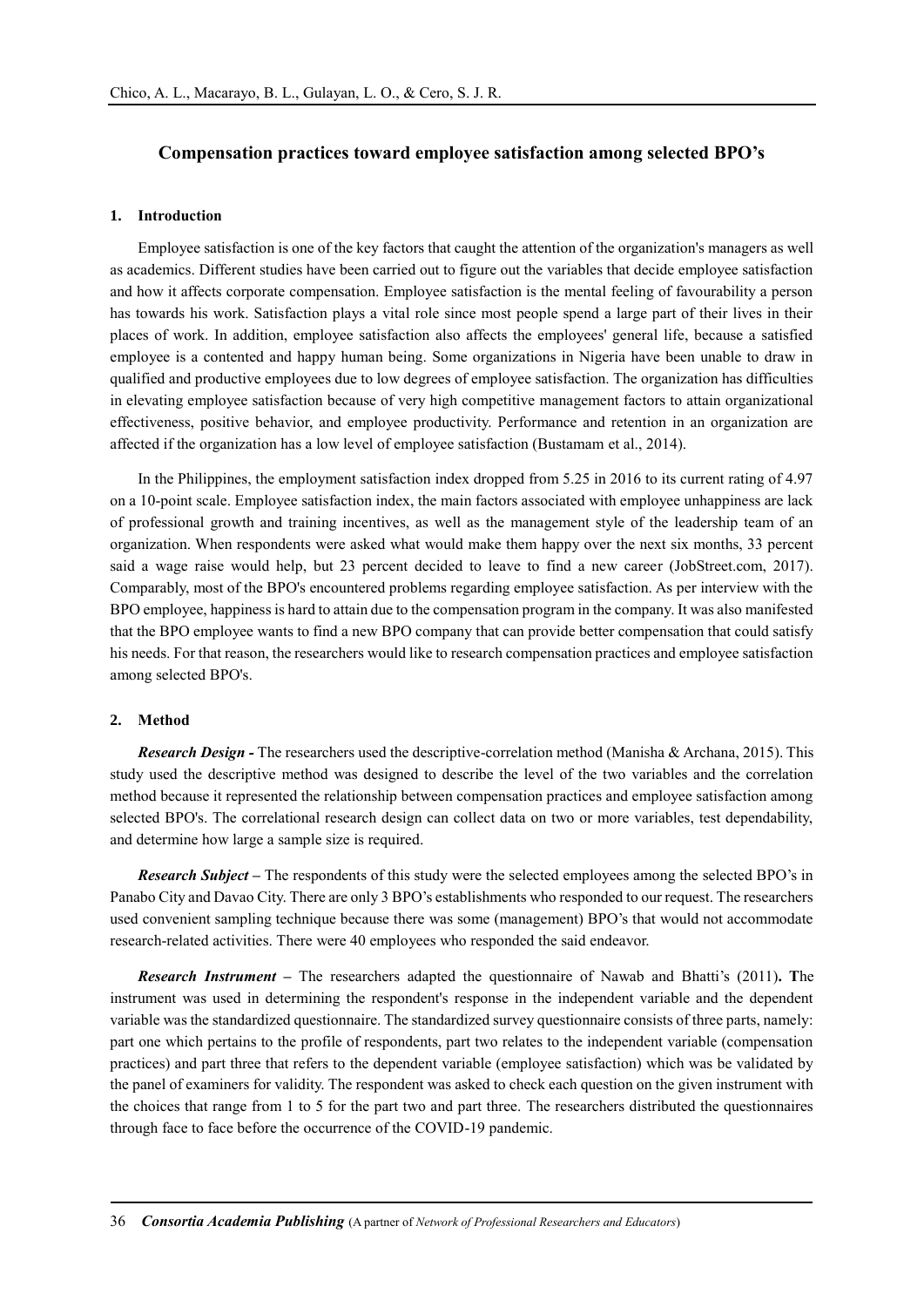## **3. Results or finding**

## *3.1 Level of compensation practices among selected BPO's*

Presented in Table 1 is the level of compensation practices is measured. The evaluation is based on a 10-item questionnaire between selected BPO's related to compensation practices. The level of compensation practices indicated by compensation practices among selected BPO's with a significant overall mean of 4.47 described as very high is shown in Table 1. This means that compensation practices are always practiced. It implies that compensation practices are still practiced by BPO's as part of their strategies to satisfy employees.

Compensation practices cited by Khan, Aslam and Lodhi (2011) are the remunerations earned by an employee in exchange for their contribution to the organization. Compensation management are a structured practice that is essential by offering financial and non-monetary compensation to staff to balance the work and worker relationship. Compensation involves all forms of payment that emerge from job providers to the team. Compensation management are one of the organizations' strapping features, and they used it to attract and maintain the most significant and most worthy assets. Compensation management are regarded to be a complicated practice requiring accuracy and, if not correctly carried out, may lead to discontent among staff.

#### **Table 1**

#### *Level of Compensation Practices among Selected BPO's*

|                                                                                | Mean | Descriptive |
|--------------------------------------------------------------------------------|------|-------------|
|                                                                                |      | Equivalent  |
| 1. The BPO company gives an employee the minimum wage.                         | 4.48 | Very high   |
| 2. The BPO company's basic salary range in employee's position is more than    | 4.40 | Very high   |
| what other BPO's are offering.                                                 |      |             |
| 3. The BPO company annual performance appraisal is quite standard and          | 4.50 | Very high   |
| effective.                                                                     |      |             |
| 4. Employee's annual increment is directly associated with the employee's last | 4.48 | Very high   |
| performance and merit.                                                         |      |             |
| 5. The BPO company, Promotion is directly related to performance and merit.    | 4.50 | Very high   |
| 6. The BPO company number of Medical allowances and insurance benefits         | 4.58 | Very High   |
| should be the same for all.                                                    |      |             |
| 7. The BPO company house rent and other allowances and incentives are          | 4.38 | Very High   |
| satisfactory compared to other BPO's                                           |      |             |
| 8. The BPO company leave policy is very well designed.                         | 4.58 | Very High   |
| 9. The employee is motivated to do more than what is required in the job.      | 4.40 | Very High   |
| 10. Even if an employee were offered a comparable position at another BPO, an  | 4.40 | Very High   |
| employee would stay here.                                                      |      |             |
| Over-all Mean                                                                  | 4.47 | Very High   |

*Legend:* 4.21- 5.00: Very High, 3.41- 4.20: High, 2.61- 3.40: Neutral, 1.81- 2.60: Low, 1.00- 1.80: Very Low.

Furthermore, item 6 the BPO company number of medical allowances and insurance benefits should be the same for all and item 8 the BPO company leave policy is very well designed to obtain the highest mean of 4.58 with the descriptive equivalent of very high indicates that the BPO company medical allowances and insurance benefits are the same for all, and the BPO company leave policy are always practiced. Subsequently, the lowest item is 7 the BPO company house rent and other allowances and incentives are satisfactory compared to other BPO's having the lowest average of 4.38 described as very high, which implies that the above-mentioned item is always practiced.

The remaining items are numbers 1, 2, 3, 4, 5, 9 and 10 with an average of 4.48, 4.40, 4.50, 4.48 4.50, 4.40 and 4.40 described as being very high respectively in the BPO company gives an employee the minimum wage; the BPO company's basic salary range in employee's position is more than what other BPO's are offering; the BPO company annual performance appraisal is quite standard and effective; employee's annual increment is directly associated with the employee's last performance and merit; the BPO company, Promotion is directly related to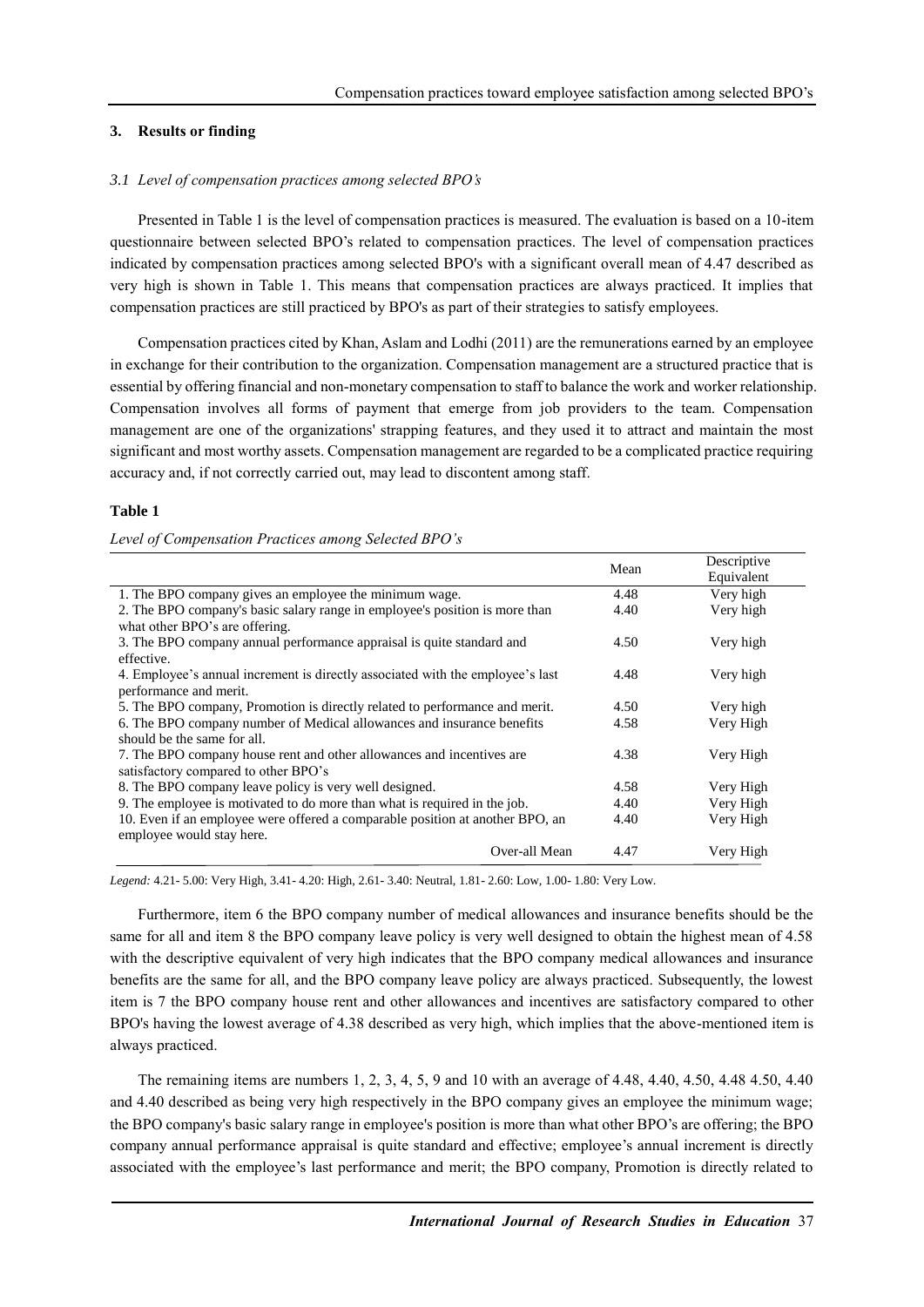performance and merit; the employee is motivated to do more than what is required in the job; and even if an employee were offered a comparable position at another BPO, an employee would stay here. It means that compensation practices are always practiced.

#### *3.2 Level of Employee Satisfaction among selected BPO's*

The level of employee satisfaction between selected BPO's is shown in Table 2. The calculation revealed that employee satisfaction in the study-based BPO had an overall average of 4.43 with a very high descriptive value, meaning that the employee satisfaction level is very satisfactory.

#### **Table 2**

|  |  | Level of Employee Satisfaction among Selected BPO's |  |  |  |
|--|--|-----------------------------------------------------|--|--|--|
|--|--|-----------------------------------------------------|--|--|--|

| Organization                                               | Mean              | Descriptive Equivalent  |
|------------------------------------------------------------|-------------------|-------------------------|
| 1. Work environment                                        |                   | Very High               |
| 2. Organization Policy and Administration                  | 4.48              | Very High               |
| 3. Peer Groups                                             | 4.48              | Very High               |
| 4. Job security                                            | 4.55              | Very High               |
| 5. Formal Communication                                    | 4.48              | Very High               |
| 6. Leadership                                              | 4.45              | Very High               |
| 7. Performance appraisal policy                            |                   | Very High               |
| 8. Promotion policy                                        |                   | Very High               |
| 9. Physical job security                                   |                   | Very High               |
| 10. Training and development                               |                   | Very High               |
| 11. Working hour                                           | 4.33              | Very High               |
| 12. Job location                                           | 4.35              | Very High               |
| Over-all Mean                                              | 4.47              | Very High               |
| <b>Retirement Benefits</b>                                 | Mean              | Descriptive Equivalent  |
| 1. Provident Funds                                         |                   | Very High               |
| 2. Gratuity                                                | 4.23<br>Very High |                         |
| 3. Leave Encashment                                        | 4.25              | Very High               |
| 4. Post-Retirement Medical Benefits                        |                   | Very High               |
| 5. Pension                                                 | 4.08              | High                    |
| Over-all Mean                                              | 4.24              | Very High               |
| <b>Compensation Management</b>                             |                   | Descriptive Equivalent  |
| 1. Perceived fairness of salary structure                  |                   | Very High               |
| 2. Compensation commensurate with responsibility           |                   | Very High               |
| 3. Salary is fair in terms of work done and experience     |                   | Very High               |
| 4. Company's benefits are commensurate with industry norms |                   | Very High               |
| 5. Reasonableness and Fairness in pay raises               |                   | Very High               |
| 6. Appropriateness of benefits with employees'             |                   | Very High               |
| 7. The efficiency of the compensation system.              |                   | Very High               |
| Over-all Mean                                              | 4.60              | Very High               |
| Grand Mean<br>1.101<br>0.44<br>40.37                       | 4.43<br>$\sim$    | Very High<br><b>Y</b> T |

*Legend:* 4.21- 5.00: Very High, 3.41- 4.20: High, 2.61- 3.40: Neutral, 1.81- 2.60: Low, 1.00- 1.80: Very Low.

Employee satisfaction cited by Bhatti and Quereshi (2007) is one of the main variables influencing the efficiency of the organization. Environmental change complexity forces companies to search for their development process for more effective operational exploration. This implies that growing effectiveness will play a significant role in accelerating organizational development. The first indicator, as reflected in Table 2, is an organization with a mean of 4.47 described as very high, which means employees are satisfied with the factors of organizational management. It implies that the organization on employee satisfaction is very satisfactory. Anchor (2009) added that with more satisfied employees, organization learning to concentrate on what works, and helping staff strive for the positive would be more effective. She suggests that the purposeful cultivation of happiness and workplace positivity generates possibilities for enhanced satisfaction for people, teams, and organizations. In the examination of organizational culture and emotion in the workplace, attitude and joy were acknowledged by communication academics.

Furthermore, the item 1 working environment obtained the highest mean of 4.65 with the descriptive equivalent of very high means that the working environment on employee satisfaction is very satisfactory.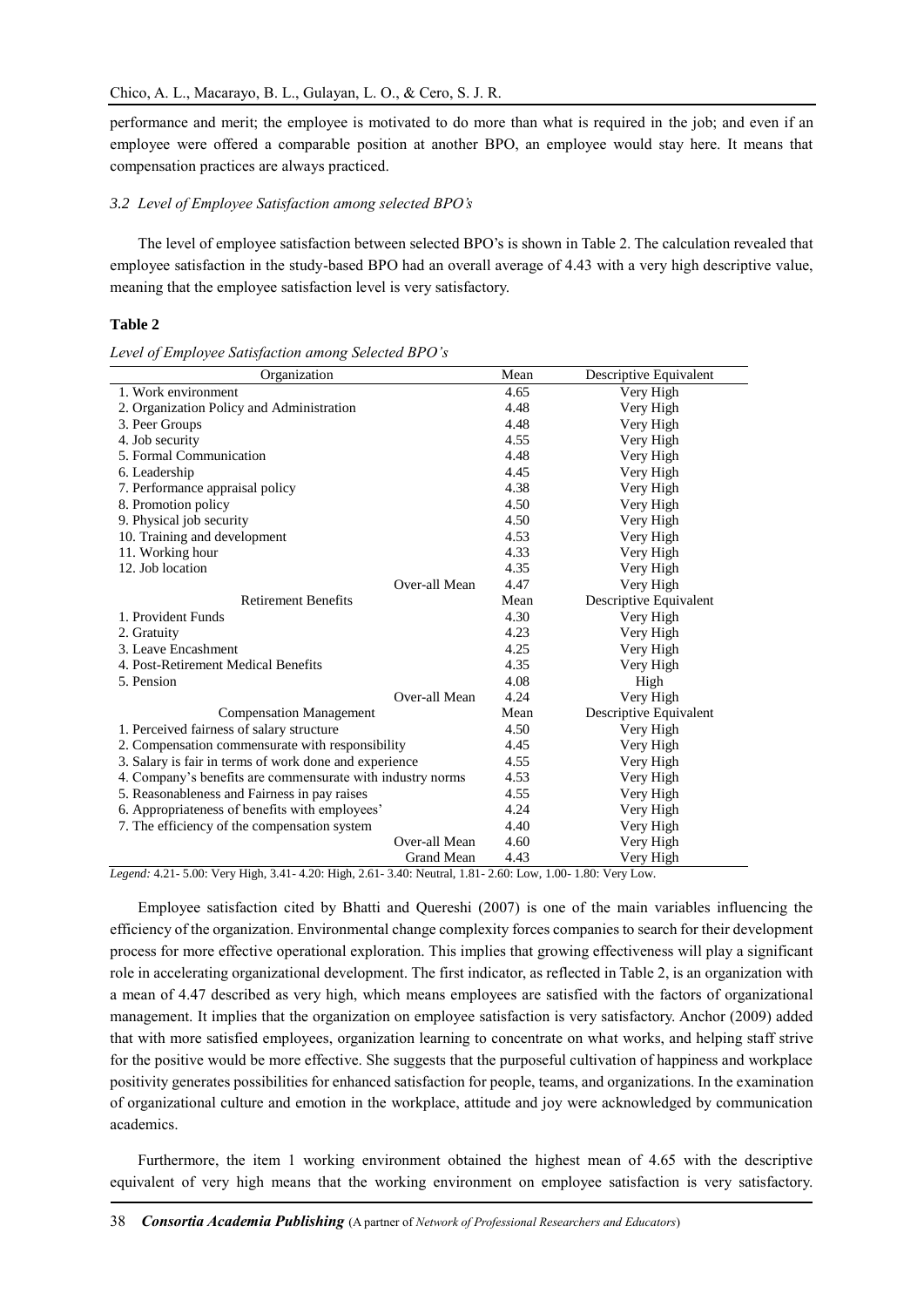Subsequently, the lowest item is 11 working hours, having the lowest average of 4.33 described, as very high, which implies that the working hours on employee satisfaction is very satisfactory. The remaining items are numbers 2, 3, 4, 5, 6, 7, 8, 9 10, and 12 with an average of 4.48, 4.48, 4.55, 4.48, 4.45, 4.38, 4.50, 4.50, 4.53, and 4.35 described as being very high respectively in Organization Policy and Administration; Peer Groups; Job security; Formal Communication; Leadership; Performance appraisal policy; Promotion policy; Physical job security; Training and development; and Job location. It means that the employees are delighted with the items mentioned above.

The second indicator is retirement benefits described as very high, with a mean of 4.24. It implies that retirement benefits are on employee satisfaction and are very satisfactory. Karatepe et al. (2006), Enhancing retirement plans for companies to increase employee satisfaction will impact workers differently in age and gender. Developing company pension schemes to improve job satisfaction can affect the productive capacity, employment effectiveness, and competitiveness of an organization. Furthermore, item 4 post-retirement medical benefits obtain the highest mean of 4.35 with the descriptive equivalent of very high implies that the post- retirement medical benefits on employee satisfaction are very satisfactory. Subsequently, the lowest item is 5 pensions having the lowest average of 4.08 described as high, which implies that post-retirement medical benefits on employee satisfaction are satisfactory.

The remaining items are 1, 2, and 3, with an average of 4.30, 4.23, and 4.25 described as being very high, respectively, in provident funds, gratuity, and leave encashment. It means that provident funds, gifts, and leave encashment on employee satisfaction are very satisfactory. The third and last indicator is compensation management, described as very high with a mean of 4.60. It implies that compensation management on employee satisfaction is very satisfactory. Bustamam et al. (2014) stated that compensation management is a helpful tool in management's hand that leads to organizational efficiency and can have a positive effect on workers ' conduct and productivity. The impact of efficient compensation management is a useful tool to achieve the goals and objectives of an organization. This will create a positive impact on the effectiveness of the employee's performance.

The highest item is 3 and 5, which are salary is fair in terms of work done and experience, and reasonableness and fairness in pay raise with a mean of 4.55, which is described as very high, implies that the items as mentioned earlier are very satisfactory. At the same time, the lowest thing is 6 appropriateness of benefits with employees with a mean of 4.24 described as very high, which implies that the relevance of benefits with employees is very satisfactory. The remaining items 1, 2, 4, and 7 with an average of 4.50, 4.45, 4.53, and 4.40 described as very high respectively in perceived fairness of salary structure, compensation commensurate with responsibility, company's benefits are comparable with industry norms, the efficiency of the compensation system. It means that the perceived fairness of salary structure, compensation commensurate with responsibility, and the company's benefits are comparable with industry norms. The efficiency of the compensation system on employee satisfaction is very satisfactory.

### *3.3 Significant Relationship between compensation practices and employee satisfaction among selected BPO's*

Table 3 presents the significant relationship between compensation practices and employee satisfaction between selected BPO's. The result of the Pearson-r calculation is 0.849, with a P-value of 0.000. Thus, the null hypothesis rejected. Therefore, it can be stated that there is a significant relationship between compensation practices and employee satisfaction among selected BPO's. This study is anchored on Nawab and Bhatti's (2011) theory that effective compensation practices affect employee satisfaction and organizational commitment. This is supported by Kabiraj and Meraj (2011) argument that compensation practices are profoundly related to the firm's employee satisfaction.